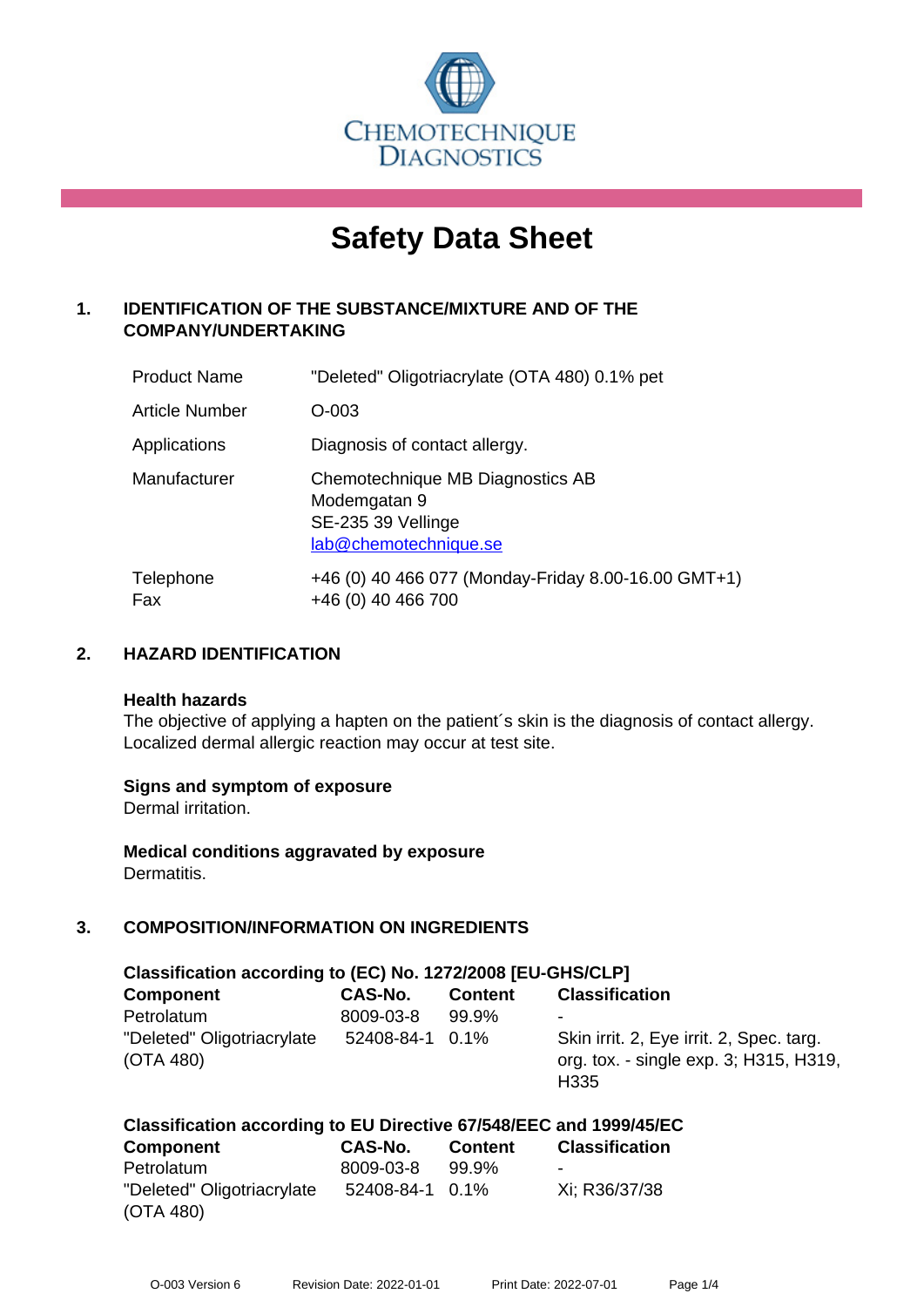#### **4. FIRST AID MEASURES**

**Emergency and first aid procedures**

Obtain medical attention.

#### **5. FIRE-FIGHTING MEASURES\***

#### **Suitable extinguish media**

CO2, powder or water spray. Fight larger fires with water spray or alcohol resistant foam.

# **For safety reasons unsuitable extinguishing agents**

Water with full jet.

# **Special protective equipment for fire-fighters** Wear self-contained respiratory protective device. Wear fully protective suit.

\*Data is shown for petrolatum only

# **6. ACCIDENTAL RELEASES MEASURES**

**Steps to be taken if material is released or spilled** Contain and place in a closed container.

# **7. HANDLING AND STORAGE**

**Precautions to be taken in handling and storage** Store dark at 5-8°C. Avoid extended exposure to light. FOR EXTERNAL USE ONLY.

# **8. EXPOSURE CONTROLS/PERSONAL PROTECTION**

**Respiratory protection** Not required.

**Ventilation** Local exhaust.

**Protective gloves** Disposal gloves.

# **Eye protection**

Not required with normal use.

#### **Work/Hygienic practices**

Wash hands after each use.

#### **9. PHYSICAL AND CHEMICAL PROPERTIES**

Odour **Odourless** 

Appearance Ivory White Semi-solid

Melting point\* 50-55° C

Boiling point\* No data available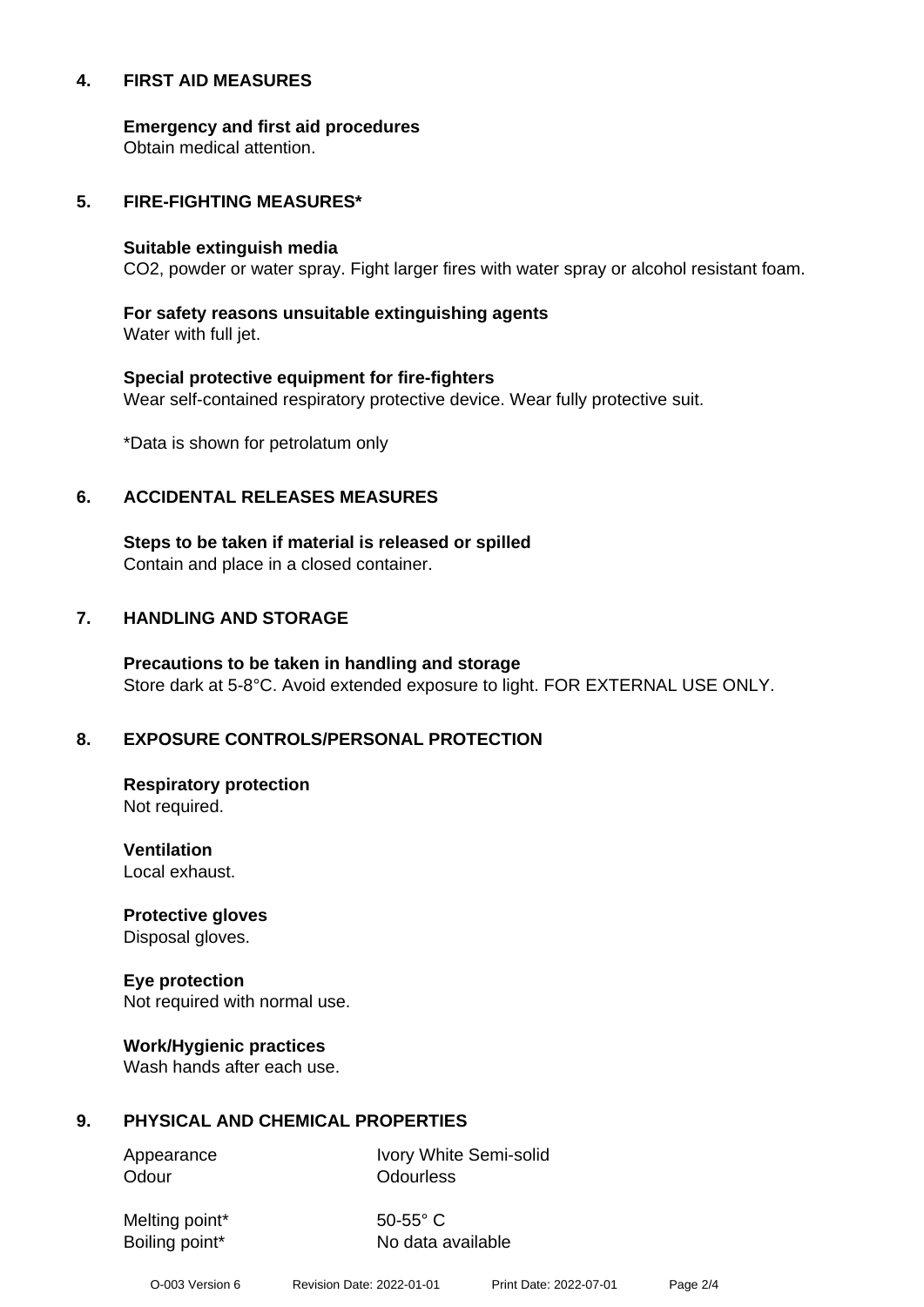Flash point\*  $>100^{\circ}$ C Density\* No data available. Solubility in/Miscibility with Water\*

Self ignition\* Product does not self ignite. Danger of explosion\* Product does not present an explosion hazard. Insoluble

\*Data is shown for petrolatum only

# **10. STABILITY AND REACTIVITY**

#### **Incompability**

May react with strong oxidizing agents.

#### **Stability**

Stable at recommended storage conditions.

#### **Hazardous byproducts**

Combustion may generate CO, CO2 and other oxides.

#### **Hazardous polymerization**

Will not occur.

# **11. TOXICOLOGICAL INFORMATION**

No data available.

#### **12. ECOLOGICAL INFORMATION**

No data available.

# **13. DISPOSAL CONSIDERATIONS**

#### **Waste disposal method**

Comply with federal, state/provincial and local regulation.

#### **14. TRANSPORT INFORMATION**

Not dangerous goods.

#### **15. REGULATORY INFORMATION**

The classification is according to the latest editions of the EU lists, and extended by company and literature data.

#### **16. OTHER INFORMATION**

#### **Text of H-statements and R-phrases mentioned in Section 3**

| Skin irrit. 2<br>Eye irrit. 2<br>Spec. targ. org. tox. - single exp. 3 |                           | Skin irritation (Category 2)<br>Eye irritation (Category 2)<br>Specific target organ toxicity - single |            |
|------------------------------------------------------------------------|---------------------------|--------------------------------------------------------------------------------------------------------|------------|
| O-003 Version 6                                                        | Revision Date: 2022-01-01 | Print Date: 2022-07-01                                                                                 | Page $3/4$ |